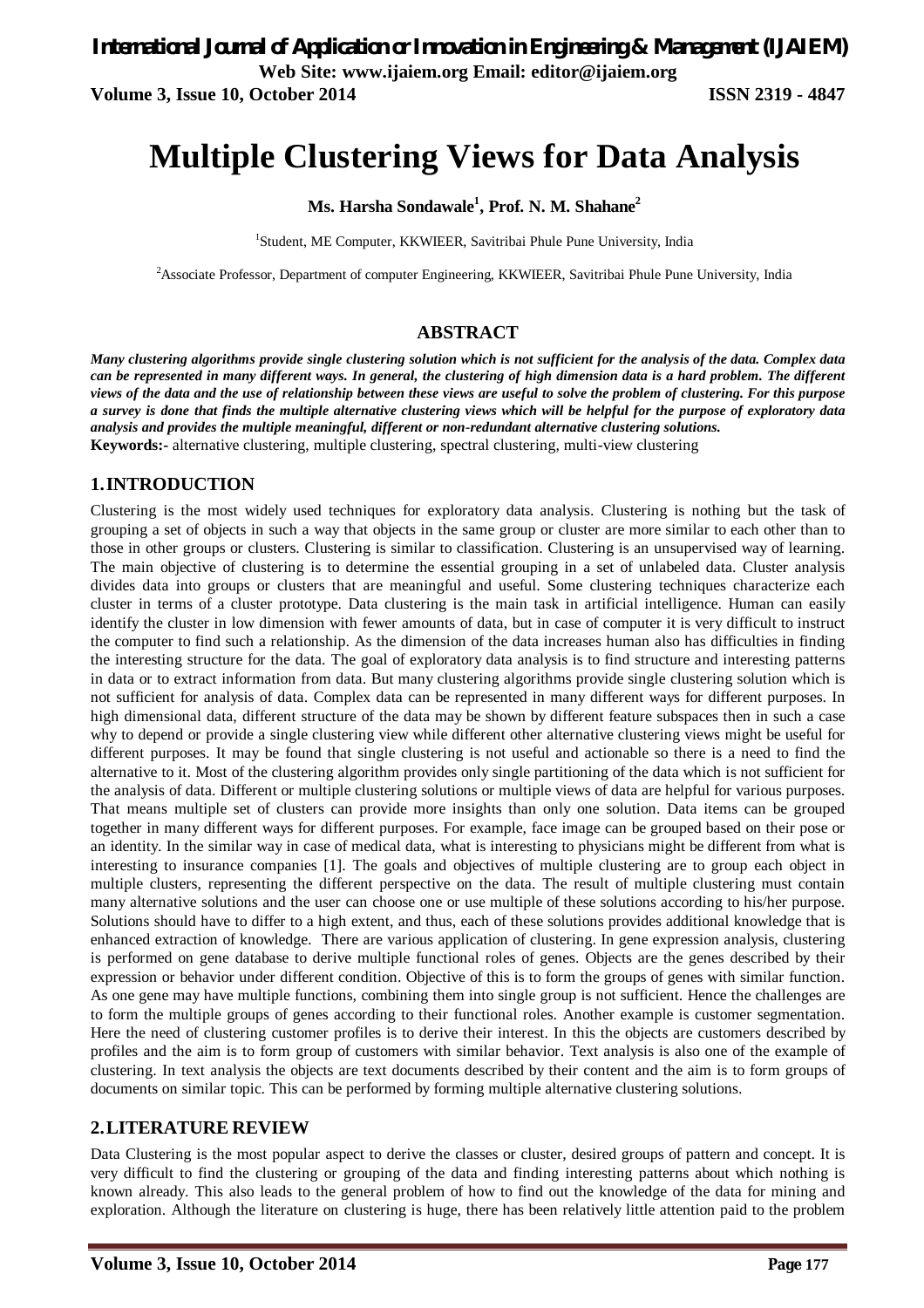# *International Journal of Application or Innovation in Engineering & Management (IJAIEM)* **Web Site: www.ijaiem.org Email: editor@ijaiem.org Volume 3, Issue 10, October 2014 ISSN 2319 - 4847**

of finding multiple non-redundant clustering. There are two ways to find multiple alternative clustering solutions. One is to find multiple solutions simultaneously and other is to find alternative solutions iteratively. Gondek and Hofmann [2] suggest information-theoretic framework that makes use of the concept of conditional mutual information. In this the important problem of non-redundant data clustering is also investigated based on the idea of maximizing conditional mutual information relative to given background knowledge. This approach is dependent on distributed assumption. Bae and Bailey [3] utilize "cannot-link constraint" and agglomerative clustering to find alternative clustering. Cui et al.[4],[5], finds different clustering views by clustering the subspace orthogonal to the clustering solution found in previous iterations without making use of specific clustering algorithm. CAMI [7] simultaneously discovers two disparate clustering by optimizing cluster quality, quantifying these criteria by maximizing the mutual likelihood of Gaussian mixture models and minimizing mutual information between them. The method described in [6] is based on k-means and CAMI [7] both are limited to convex clusters. Another related work is based on subspace clustering. In the above methods they did not use spectral clustering. The aim of subspace clustering is to find the clusters which are hidden in high dimensional space. There are two major branches of subspace clustering based on search strategy that are top-down algorithm and bottom-up approach. Top-down algorithm finds an initial clustering in the full set of dimension and evaluate the subspaces of each cluster. While in case of bottom-up approach, it finds dense region in low dimension spaces and combine them to form clusters [8].

# **3.MTHODOLOGY**

### **3.1 Iterative optimization clustering algorithm**

A large number of clustering algorithm are based on iterative optimisation, such as k-means and Gaussian Expectation Maximization algorithms are the two popular algorithm. These algorithms always start with a solution and then repeatedly improve the solution until no further improvement can be made. The initialization of these algorithm are important. But it is one of the limitation of this algorithm. In general these algorithm do not give global optimality of their solutions. The time complexity of iterative optimization clustering algorithm is between O(nkd) and O(nkd2) per iteration, and the number of iteration can vary depending on initialization and the structure of data. Here n is the number of objects in dataset, k is number of clusters and d is dimension.

#### **3.2 Hierarchical clustering**

Hierarchical clustering is another approach of data clustering. Algorithm in this class use heuristic splitting and merging functions to either build a cluster tree from the top down or the bottom up. Algorithm build from top-down are called divisive while the bottom-up algorithms are called merge-based. Agglomerative algorithms begin at the top of the tree. The agglomerative hierarchical clustering method builds the hierarchy from the individual elements by progressively merging clusters. Each agglomeration occurs at a greater distance between cluster than the previous agglomeration, and one can decide to stop clustering either when the clusters are too far apart to be merged or when there is a sufficient small number of clusters. Hierarchical clustering is used for the application where it is important to see the structure of the data at various levels of granularity, for example in clustering gene expression data.

Hierarchical clustering algorithms operate on a pair wise distance matrix of size  $n \times n$ , they need time O(n2d) per split or merge and after constructing the full cluster tree, it requires n merges or split for total time of  $O(n3d)$  where d is dimension.

#### **3.3 Information bottleneck method**

Information bottleneck method is introduced by Naftali Tishby et al.[ 9] for finding the best trade-off between accuracy and complexity when clustering a random variable X, given a joint probability distribution between X and an observed relevant variable Y. Other application involve distributed clustering and dimension reduction. It has generalized the classical notion of minimal sufficient statistics from parametric statistics to arbitrary distributions, not necessarily of exponential forms. It does so by relaxing the sufficiency condition to capture some fraction of the mutual information with the relevant variable Y. The compressed variable is T and algorithm minimises the following quantity

minp(t|x) I (X; T) –  $\beta$ I (T; Y) where I (X; T) and I (T; Y) are the mutual information between X;T and T;Y respectively and β is a Lagrange multiplier.

#### **3.4 Orthogonal Partitioning Clustering**

This clustering method combines a novel partitioning active sampling technique with an axis parallel strategy to identify continuous areas of high density in input space. It has two major contributions first one is that it uses statistical test to validate the quality of cutting plane and second is that it can operate on a small buffer containing a random sample from the original data set.

#### **3.5 Spectral clustering**

Spectral clustering has become one of the most popular clustering algorithm. It is simple to implement and can be solved efficiently. Spectral clustering technique has been developed from spectral graph theory. New spectral clustering algorithms search for globally optimal cuts in a graph representing the data to be clustered. The graph G can be thought of as analogous to a pair wise distance matrix, though the edges in the graph need not be metric distance.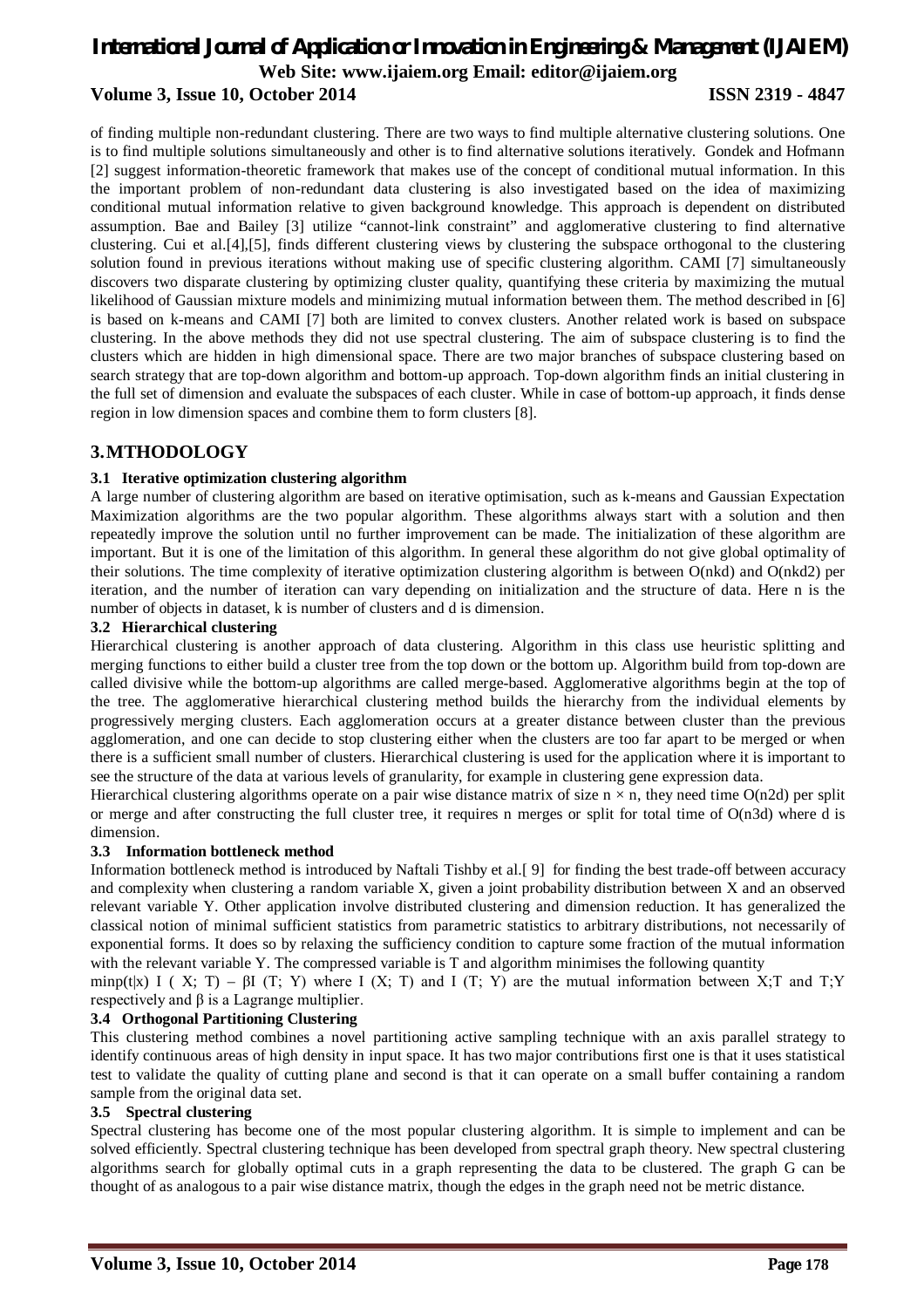# *International Journal of Application or Innovation in Engineering & Management (IJAIEM)* **Web Site: www.ijaiem.org Email: editor@ijaiem.org Volume 3, Issue 10, October 2014 ISSN 2319 - 4847**

Spectral clustering algorithm have been developed by computer vision researchers and graph theorists. An advantage of spectral clustering is the ability to form clusters of arbitrary shapes because the graph are fully connected and do not assume any underlying model for any cluster. Hence any data point may be considered connected with any other point. Spectral clustering depends on the Eigen structure of a similarity matrix. In spectral clustering, clusters are formed by dividing data points using similarity matrix. It has three main stages[10], which are pre-processing, spectral mapping and post mapping. Construction of similarity matrix is performed through pre-processing, spectral mapping deals with the construction of Eigen vectors for the similarity matrix and grouping of the data points are performed by post processing. There are various advantages of spectral clustering such as there is no need to make any assumption on the cluster shape and it is simple to implement. The major drawback of spectral clustering is that it requires high computational complexity for large dataset.

# **4.DISCUSSION**

In most of the research papers of multiple views clustering, the clustering is applied on both synthetic data and the realworld data to check whether the different algorithm gives reasonable alternative clustering solutions with good quality or not. WebKB dataset is the most popular dataset used in clustering. This dataset include number of html documents from four universities. These four universities are Cornell, University of Washington, University of Wisconsin, and University of Texas. These web pages can be grouped into different clusters. Some famous data sets coming from UCI repository are suitable for the purpose of finding multiple clustering views. For example, the face data set from UCI KDD repository [11] contains different face images of multiple people taken at varying poses and the purpose is to find the multiple alternative clustering solutions depending on their poses where each person's identity is used as existing clustering solution. There are also a number of other multimedia datasets which are usually used in experiments to extract different multiple views of the data.

# **5. PROPOSED APPROACH**

Spectral clustering is a well accepted method for clustering. It is not sensitive to outliers or shape of clusters. In proposed approach the main focus is on spectral clustering due to its flexibility and its increasing popularity in applications. However, because of the machine limitations, there is a serious empirical barrier in applying this method for large data sets. So there is a need to modify spectral clustering that will be applicable on large size datasets. The proposed approach is based on faithful (Information Preserving) sampling. This sampling method can be used in combination with other graph-based clustering algorithms with different objective functions to reduce size of the data.

# **6.CONCLUSION**

In many scenarios, more than one view can be provided to describe the data. Multiple views of data are helpful for various purposes. Multiple set of clusters can provide more insights than only one clustering solution. For this purpose the survey of different clustering techniques are discussed, which are used for finding multiple clustering solutions. It is observed that among all clustering techniques, spectral clustering is widely used but it has major drawback that it has high computational complexity for large dataset. To overcome this drawback, modified spectral clustering technique is used in proposed approach which supports large dataset.

# **REFERENCES**

- [1] Donglin Niu, Jennifer G. Dy, Michael I. Jordan, "Iterative Discovery of Multiple Alternative Clustering Views". IEEE transaction on pattern analysis and machine intelligence, vol. 36, no.7, July 2014.
- [2] D. Gondek and T. Hofmann, "Non-Redundant Data Clustering," Proc. IEEE Int'l Conf. Data Mining, pp. 75-82, 2004.
- [3] E. Bae and J. Bailey, "COALA: A Novel Approach for the Extrac-tion of an Alternate Clustering of High Quality and High Dissim-ilarity," Proc. IEEE Int'l Conf. Data Mining, pp. 53-62, 2006.
- [4] Y. Cui, X.Z. Fern, and J. Dy, "Non-Redundant Multi-View Clus-tering via Orthogonalization," Proc. Seventh IEEE Conf. Data Min-ing (ICDM '07), pp. 133-142, 2007.
- [5] Y. Cui, X.Z. Fern, and J.G. Dy, "Learning Multiple Nonredun-dant Clusterings," ACM Trans. on Knowledge Discovery from Data, vol. 4, no. 3, Article 15, 2010.
- [6] P. Jain, R. Meka, and I.S. Dhillon, "Simultaneous Unsupervised Learing of Disparate Clustering," Proc. SIAM Int'l Conf. Data Min-ing, pp. 858-869, 2008.
- [7] X.H. Dang and J. Bailey, "Generation of Alternative Clusterings Using the CAMI Approach," Proc. SIAM Int'l Conf. Data Mining, pp. 118-129, 2010.
- [8] L. Parsons, E. Haque, and H. Liu, "Subspace Clustering for High Dimensional Data: A Review," ACM SIGKDD Explorations News-letter, vol. 6, no. 1, pp. 90-105, 2004.